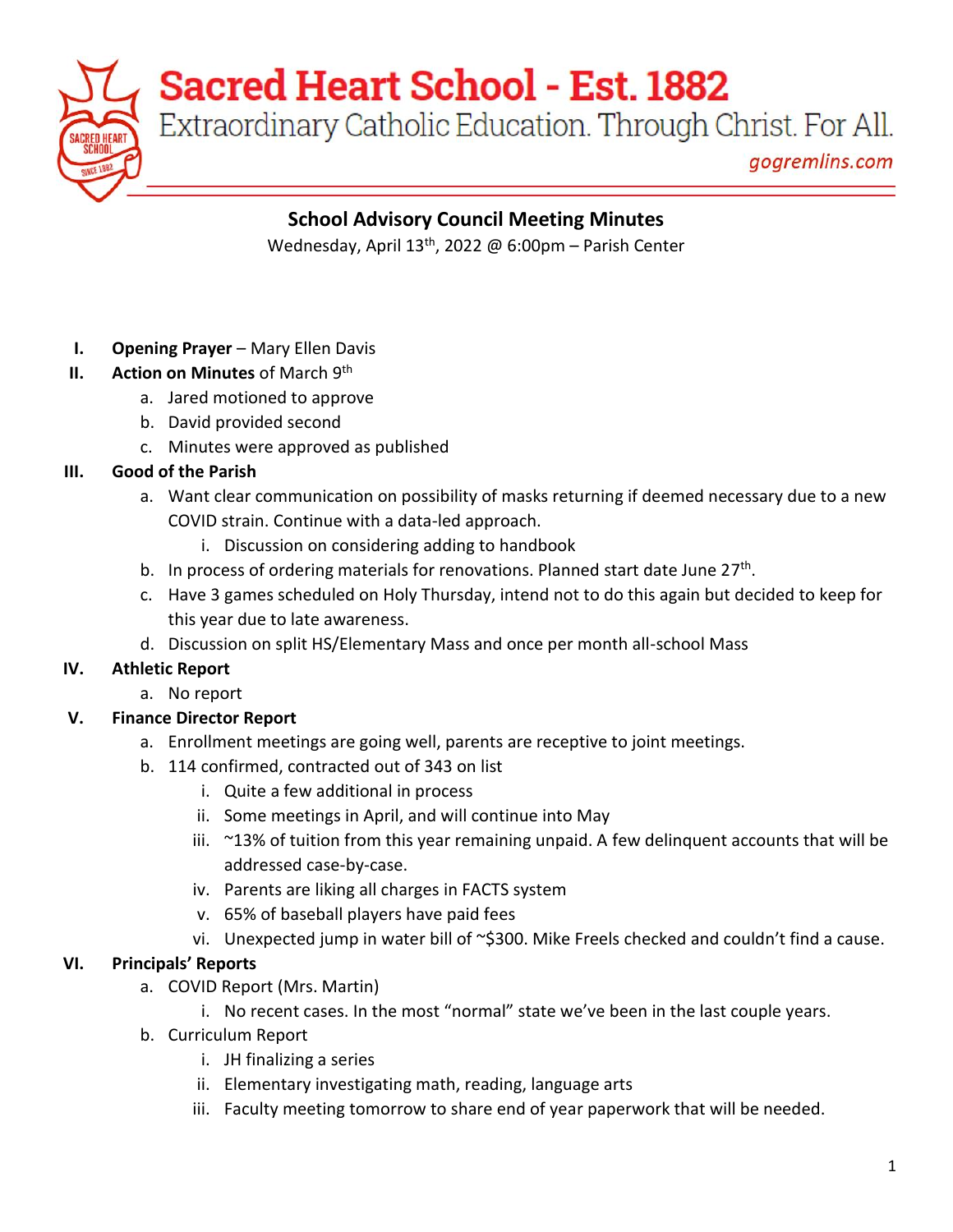

Extraordinary Catholic Education. Through Christ. For All.

- iv. Need to work on HS Spanish curriculum next year, did not have a defined curriculum this year as it doesn't exist right now.
- v. Work on HS math curriculum also needed.
- vi. Supply chain shortages exist for paper goods. Could bridge time gaps (if an issue) with electronic devices.
- vii. Offering Spanish Literature (Mr. Gonzalez); Intro to Engineering (Mr. Register); Intro to Business (Mrs. Howell); Pre-Algebra for 9<sup>th</sup> grade
- c. Facility/Maintenance report
	- i. Work has begun on shop wall in the back of the building.
	- ii. Masons have been in and tuck pointing the crumbing joints between the bricks.
	- iii. Search has begun for the new facilities manager Many, many thanks to Mike for 15 years of dedicated service
	- iv. We will be continuing some landscaping in the front of school toward ongoing enhancement of 3rd St. curb appeal
	- v. Hung bulletin boards for Ms. Newkirk's classroom
	- vi. Installed new freezer in the cafeteria
	- vii. Fixed the railing outside of the cafeteria entrance.
	- viii. New baseboards in 3rd grade classroom
	- ix. Investigate gym roof leak
	- x. Installed bus parking signs
- d. Upcoming Events
	- i. Reviewed calendar highlights
	- ii. Tomorrow is an early out to get a faculty meeting
	- iii. Discussion on A honor roll certificates not being handed out
	- iv. Discussion on ABC Awards, parents have not been notified as well this year

### **VII. Old Business**

- a. 2022-2023 Calendar
	- i. After much discussion/debate, have decided to keep separate spring break and Easter break
	- ii. Have about 6 snow days built in
	- iii. Fewer PD days planned, desire to minimize disruptions throughout the year
	- iv. Planning half days Mon/Tues of finals and work day Wed (no school), Thurs. Mass and awards
		- 1. Discussion on timing of finishing Mass and awards and making parents aware of accurate pickup times.
	- v. Continuing homeroom next year, moved to beginning of the day. Allows for band at the beginning of the day and not a 7am start
- b. EANS II update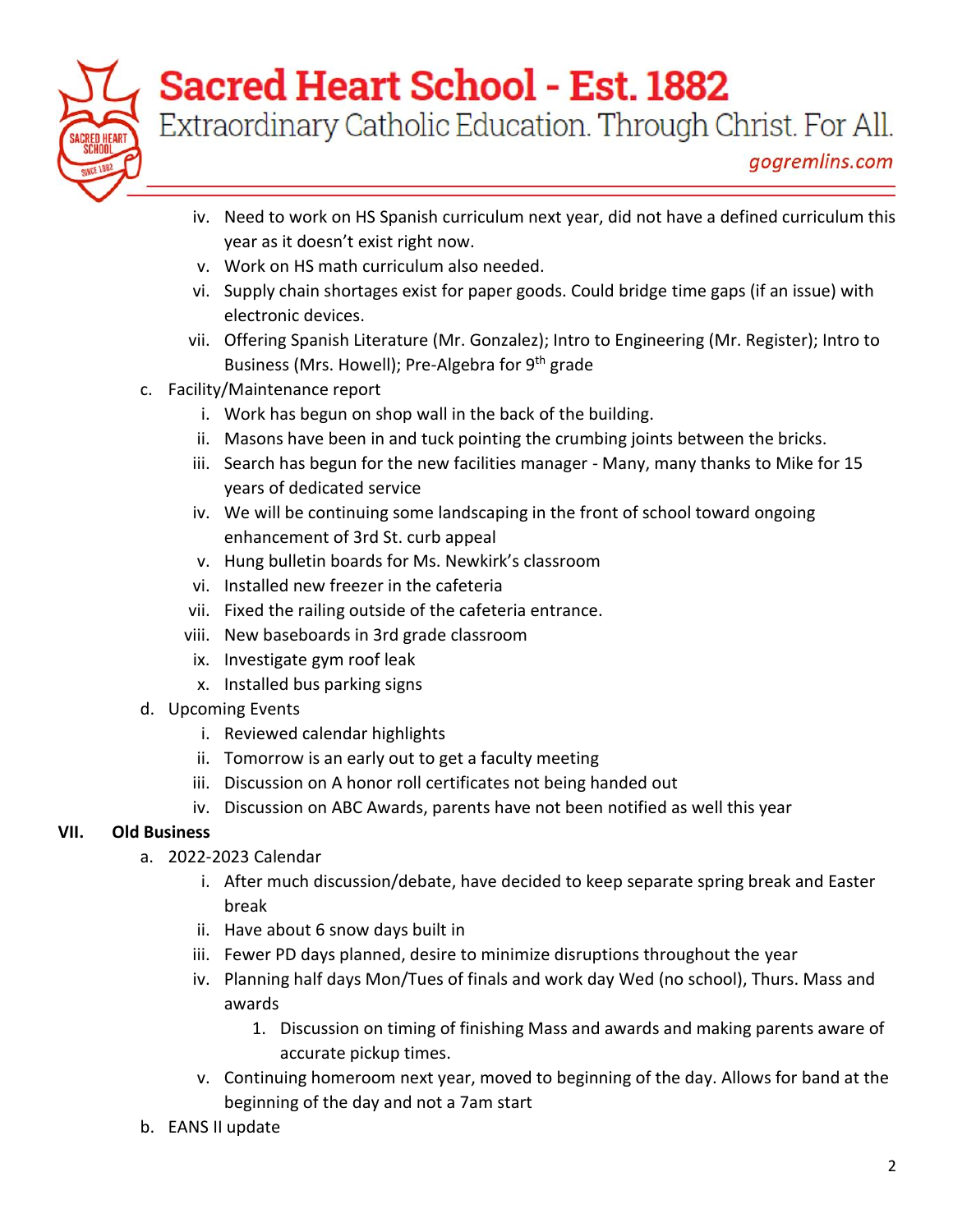

Extraordinary Catholic Education. Through Christ. For All.

- i. Applications submitted, waiting on approvals. Seeing some replies back.
- ii. Mrs. Siren and Mrs. Brown helping with portions, learning.
- c. 2022-2023 Staffing Update
	- i. Open positions
		- 1. The following positions are open for applications:
		- 2. 3rd Grade
		- 3. 4th Grade
		- 4. Campus Minister/Religion Teacher
		- 5. Maintenance
	- ii. Not a lot of applicants at this point, one interview today
- d. Parent Survey and Goals
	- i. Have reviewed options and believe the extra cost of Survey Monkey may be worth the cost, especially for consistency.
	- ii. Desire to do a better job sharing results
	- iii. Discussed ideas for modifications to upcoming survey

### **VIII. New Business**

- a. New Family Ambassadors/Gremlin Welcome Signs
	- i. 60-70% rate of new families wanted ambassadors
	- ii. Some feedback in last survey about improvements needed in ambassador program
	- iii. Plan to discuss in upcoming meetings, especially with new members as help will be needed – Jared will need to hand off these responsibilities as they are taking over Fall Bazaar
	- iv. Consider adding to Time and Talent form
	- v. Discussed adding instructions for Time and Talent form for non-Parish families
- b. Cell Phone Policy
	- i. Current policy allows HS students to have phones and use them during passing periods and lunch, in class with teacher permission.
	- ii. Sedalia Cyber Crime force came to give a presentation to HS, planning to return to present to JH.
	- iii. JH policy currently doesn't allow phones, but HS does.
	- iv. Discussion followed on policy and punishment ideas.
	- v. Concerns exist with not having a consistent policy, desire for consistency amongst HS, JH; consider elementary and impacts to teacher policy (lead by example).
	- vi. Also consider encouragement of reporting things, reporting them accurately.
- c. Discussed potential for contests in band/choir
- d. New Members
	- i. Send ideas to Brandon before next meeting.
	- ii. Time and Talent form info will be pulled